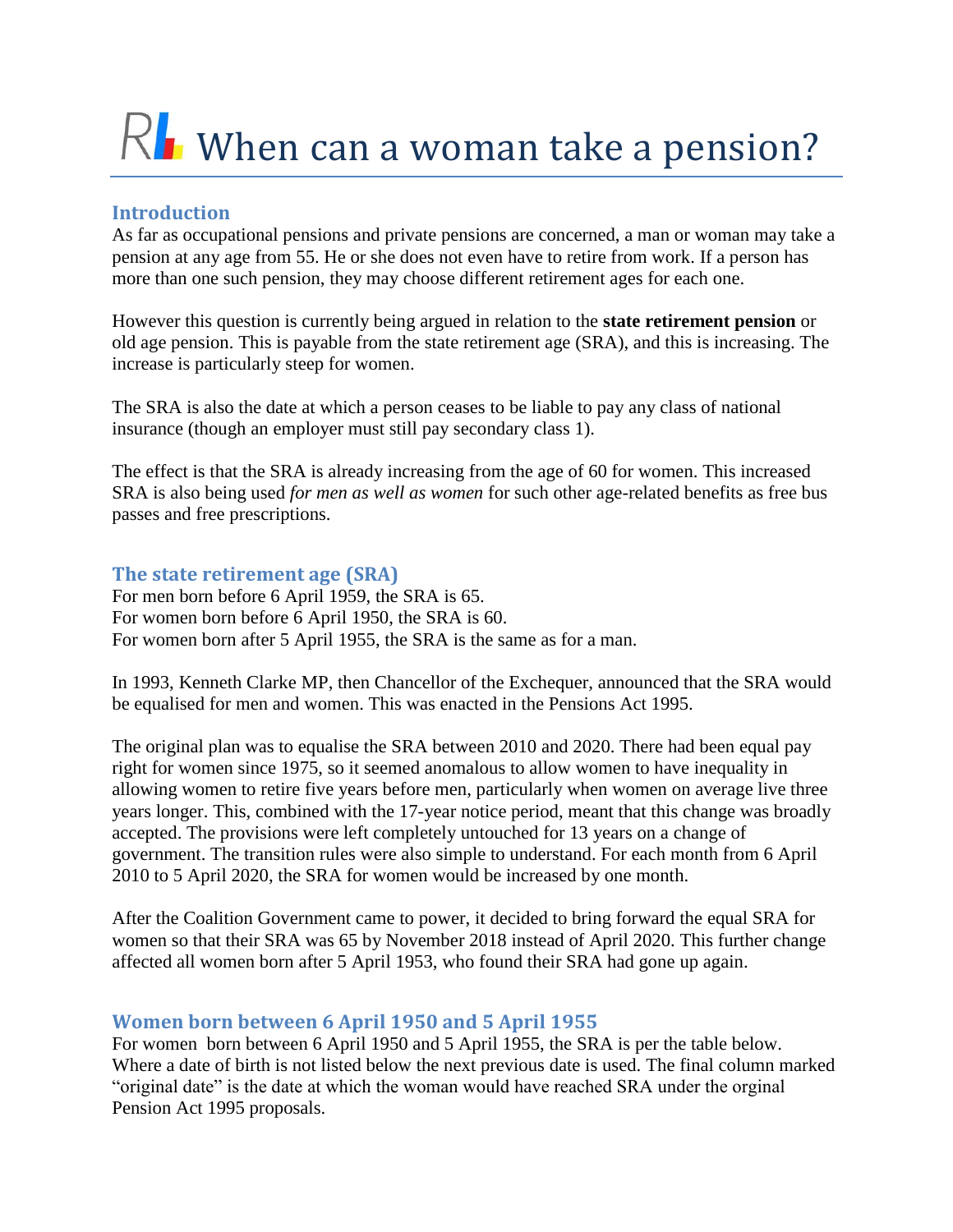| Date of birth    | <b>Pension age</b>            | <b>Pension claimed from</b> | <b>Original</b> date |
|------------------|-------------------------------|-----------------------------|----------------------|
| 6 April 1950     | $60 \text{ yrs } 1 \text{ m}$ | 6 May 2010                  |                      |
| 6 May 1950       | $60$ yrs $2 m$                | 6 July 2010                 |                      |
| 6 June 1950      | $60$ yrs $3m$                 | 6 September 2010            |                      |
| 6 July 1950      | $60$ yrs $4m$                 | 6 November 2010             |                      |
| 6 August 1950    | $60$ yrs $5m$                 | 6 January 2011              |                      |
| 6 September 1950 | 60 yrs 6m                     | 6 March 2011                |                      |
| 6 October 1950   | $60$ yrs $7m$                 | 6 May 2011                  |                      |
| 6 November 1950  | $60$ yrs $8m$                 | 6 July 2011                 |                      |
| 6 December 1950  | $60$ yrs $9m$                 | 6 September 2011            |                      |
| 6 January 1951   | $60 \text{ yrs } 10 \text{m}$ | 6 November 2011             |                      |
| 6 February 1951  | $60 \text{ yrs } 11 \text{m}$ | 6 January 2012              |                      |
| 6 March 1951     | 61 yrs                        | 6 March 2012                |                      |
| 6 April 1951     | $61$ yrs 1m                   | 6 May 2012                  |                      |
| 6 May 1951       | $61$ yrs $2m$                 | 6 July 2012                 |                      |
| 6 June 1951      | $61$ yrs $3m$                 | 6 September 2012            |                      |
| 6 July 1951      | $61$ yrs 4m                   | 6 November 2012             |                      |
| 6 August 1951    | $61$ yrs $5m$                 | 6 January 2013              |                      |
| 6 September 1951 | 61 yrs 6 m                    | 6 March 2013                |                      |
| 6 October 1951   | $61$ yrs $7m$                 | 6 May 2013                  |                      |
| 6 November 1951  | 61 yrs 8 m                    | 6 July 2013                 |                      |
| 6 December 1951  | 61 yrs 9 m                    | 6 September 2013            |                      |
| 6 January 1952   | $61$ yrs $10$ m               | 6 November 2013             |                      |
| 6 February 1952  | 61 yrs 11 m                   | 6 January 2014              |                      |
| 6 March 1952     | 62 yrs                        | 6 March 2014                |                      |
| 6 April 1952     | $62 \text{ yrs } 1 \text{ m}$ | 6 May 2014                  |                      |
| 6 May 1952       | $62 \text{ yrs } 2 \text{ m}$ | 6 July 2014                 |                      |
| 6 June 1952      | $62 \text{ yrs } 3 \text{ m}$ | 6 September 2014            |                      |
| 6 July 1952      | $62$ yrs $4 \text{ m}$        | 6 November 2014             |                      |
| 6 August 1952    | $62$ yrs $5m$                 | 6 January 2015              |                      |
| 6 September 1952 | 62 yrs 6m                     | 6 March 2015                |                      |
| 6 October 1952   | $62$ yrs $7m$                 | 6 May 2015                  |                      |
| 6 November 1952  | 62 yrs 8m                     | 6 July 2015                 |                      |
| 6 December 1952  | $62$ yrs $9m$                 | 6 September 2015            |                      |
| 6 January 1953   | $62$ yrs $10m$                | 6 November 2015             |                      |
| 6 February 1953  | $62$ yrs $11m$                | 6 January 2016              |                      |
| 6 March 1953     | 63 yrs                        | 6 March 2016                |                      |
| 6 April 1953     | 63 yrs 3 m                    | 6 July 2016                 | 6 May 2016           |
| 6 May 1953       | 63 yrs 6 m                    | 6 November 2016             | 6 July 2016          |
| 6 June 1953      | $63 \text{ yrs } 8 \text{ m}$ | 6 March 2017                | 6 September 2016     |
| 6 July 1953      | 64 yrs                        | 6 July 2017                 | 6 November 2016      |
| 6 August 1953    | $64$ yrs $3m$                 | 6 November 2017             | 6 January 2017       |
| 6 September 1953 | 64 yrs 6m                     | 6 March 2018                | 6 March 2017         |
| 6 October 1953   | 64 yrs 9m                     | 6 July 2018                 | 6 May 2017           |
| 6 November 1953  | 65 yrs                        | 6 November 2018             | 6 July 2017          |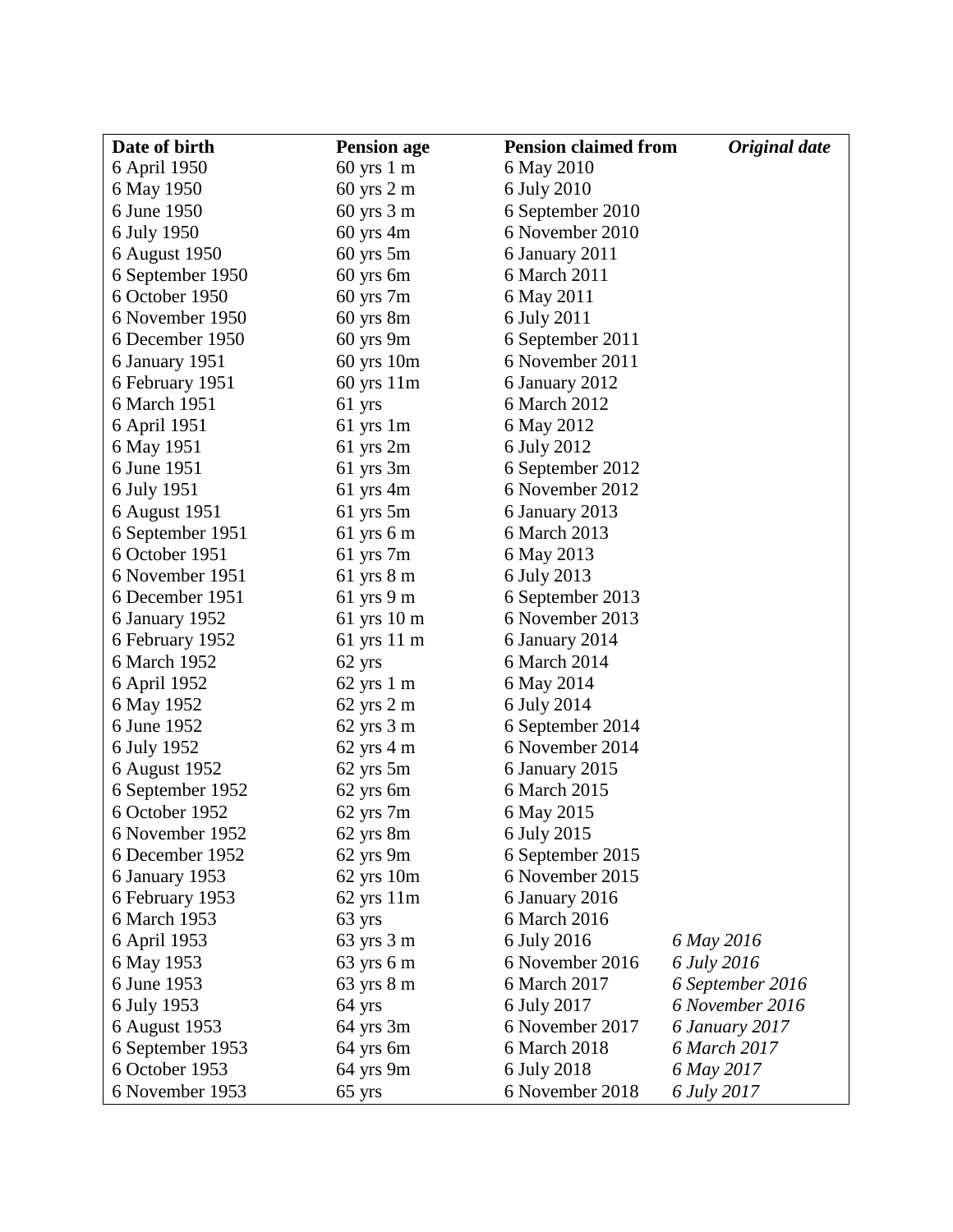#### **Men come into the transtional period**

The previous government announced that, having harmonised the SRA at 65 by 2020, it would then increase the SRA for both men and women to:

- 66 between 2024 and 2026,
- 67 between 2034 and 2036, and
- 68 between 2044 and 2046.

Again this did not cause too much controversy because of the long lead time from announcement.

The Coalition government decided to increase this second change so that by 6 April 2020 men and women have a common SRA of 66 instead of 65 as already planned.

The effect of this is set out in the table below. As above, the final column shows you the proposed date under the 1993 proposals.

These changes particularly affect women born in 1953 and 1954. The extreme example is that a woman born between 6 March 1954 and 5 April 1954 must now wait until 6 March 2020 to receive her pension. This is two years more than under the 1993 proposals.

As a consequence on 13 October 2011, the government announced that it was changing the retirement ages again. This does not affect any man or woman due to retire up to the age of 65. It provides an extra six months to phase in retirement to the age of 66. The effect is chosen in the table below. "Previous 1" means the dates announced in 2010, "Previous 2" means the dates originally announced in 1993.

| Transitional period for men and women in moving to retirement age of 66 |                    |                  |                    |                         |  |  |
|-------------------------------------------------------------------------|--------------------|------------------|--------------------|-------------------------|--|--|
| Date                                                                    | <b>Pension age</b> | <b>Current</b>   | <b>Previous 1</b>  | <b>Previous 2</b>       |  |  |
| 6 December 1953                                                         | $65$ yrs $3m$      | 6 March 2019     | 6 March 2019       | 6 September 2017        |  |  |
| 6 January 1954                                                          | $65$ yrs 4m        | 6 May 2019       | 6 July 2019        | 6 November 2017         |  |  |
| 6 February 1954                                                         | $65$ yrs $5m$      | 6 July 2019      | 6 November 2019    | 6 January 2018          |  |  |
| 6 March 1954                                                            | 65 yrs 6m          | 6 September 2019 | 6 March 2020       | 6 March 2018            |  |  |
| 6 April 1954                                                            | $65$ yrs $7m$      | 6 November 2019  | $66^{th}$ birthday | 6 May 2018              |  |  |
| 6 May 1954                                                              | $65$ yrs $8m$      | 6 January 2020   |                    | 6 July 2018             |  |  |
| 6 June 1954                                                             | $65$ yrs $9m$      | 6 March 2020     |                    | 6 September 2018        |  |  |
| 6 July 1954                                                             | $65$ yrs $10m$     | 6 May 2020       |                    | 6 November 2018         |  |  |
| 6 August 1954                                                           | $65$ yrs $11m$     | 6 July 2020      |                    | 6 January 2019          |  |  |
| 6 September 1954                                                        | 66 yrs             | 6 September 2020 |                    | 6 March 2019            |  |  |
| 6 October 1954                                                          | 66 yrs             | $66th$ birthday  |                    | 6 May 2019              |  |  |
| 6.11.1954                                                               | 66 yrs             |                  |                    | 6 July 2019             |  |  |
| 6 December 1954                                                         | 66 yrs             |                  |                    | 6 September 2019        |  |  |
| 6.1.1955                                                                | 66 yrs             |                  |                    | 6 November 2019         |  |  |
| 6 February 1955                                                         | 66 yrs             |                  |                    | 6 January 2020          |  |  |
| 6 March 1955                                                            | 66 yrs             |                  |                    | 6 March 2020            |  |  |
| 6 April 1955                                                            | 66 yrs             |                  |                    | from $65^{th}$ birthday |  |  |